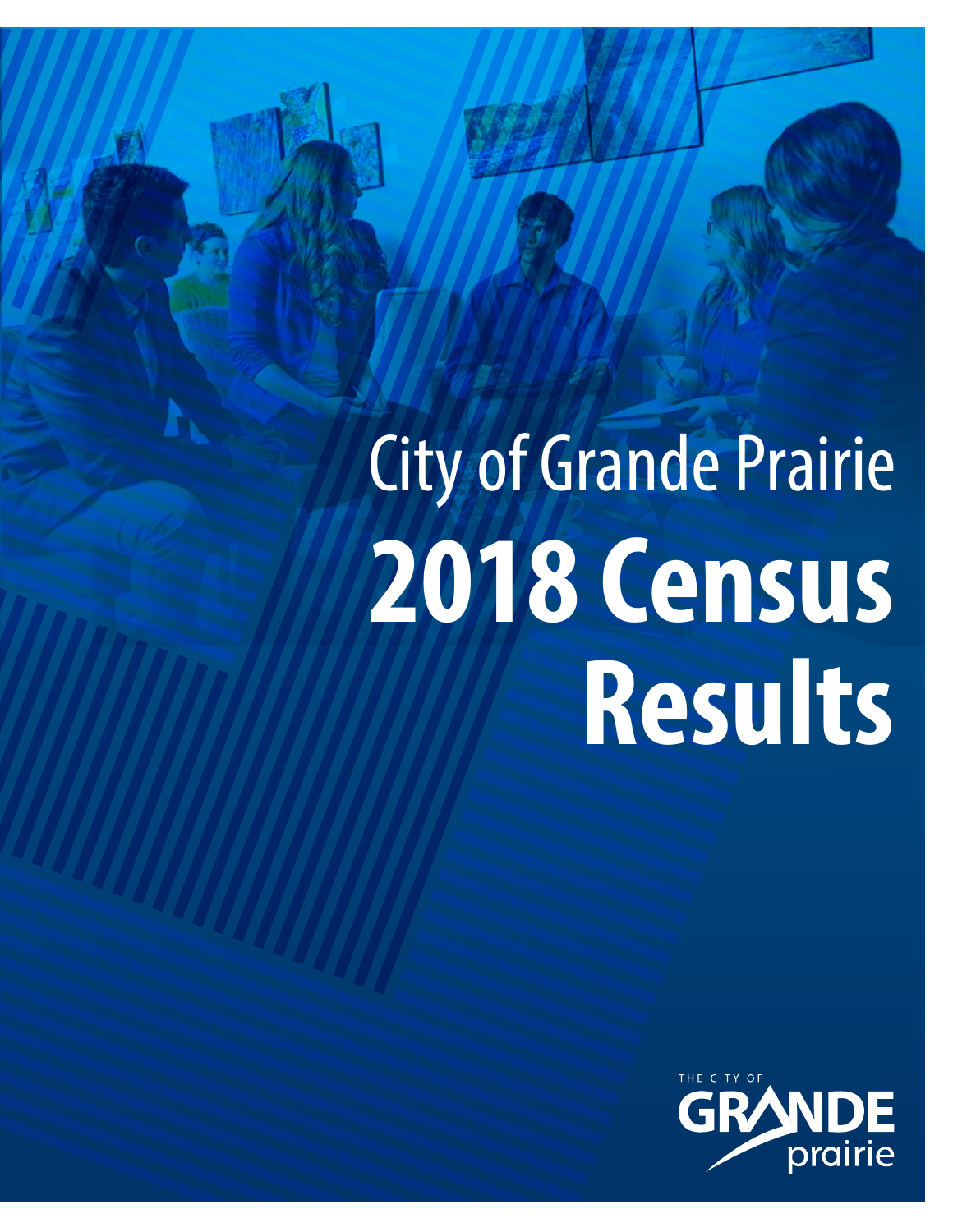### Table of Contents

- **Overview 1**
- Why Conduct a Census? **1**
- 2018 Census Highlights **2**
- Significant Growth Neighbourhoods **3**
- Neighbourhood Population Change Map **4**
	- Historic Population Change **6**
	- Population by Neighbourhood **8**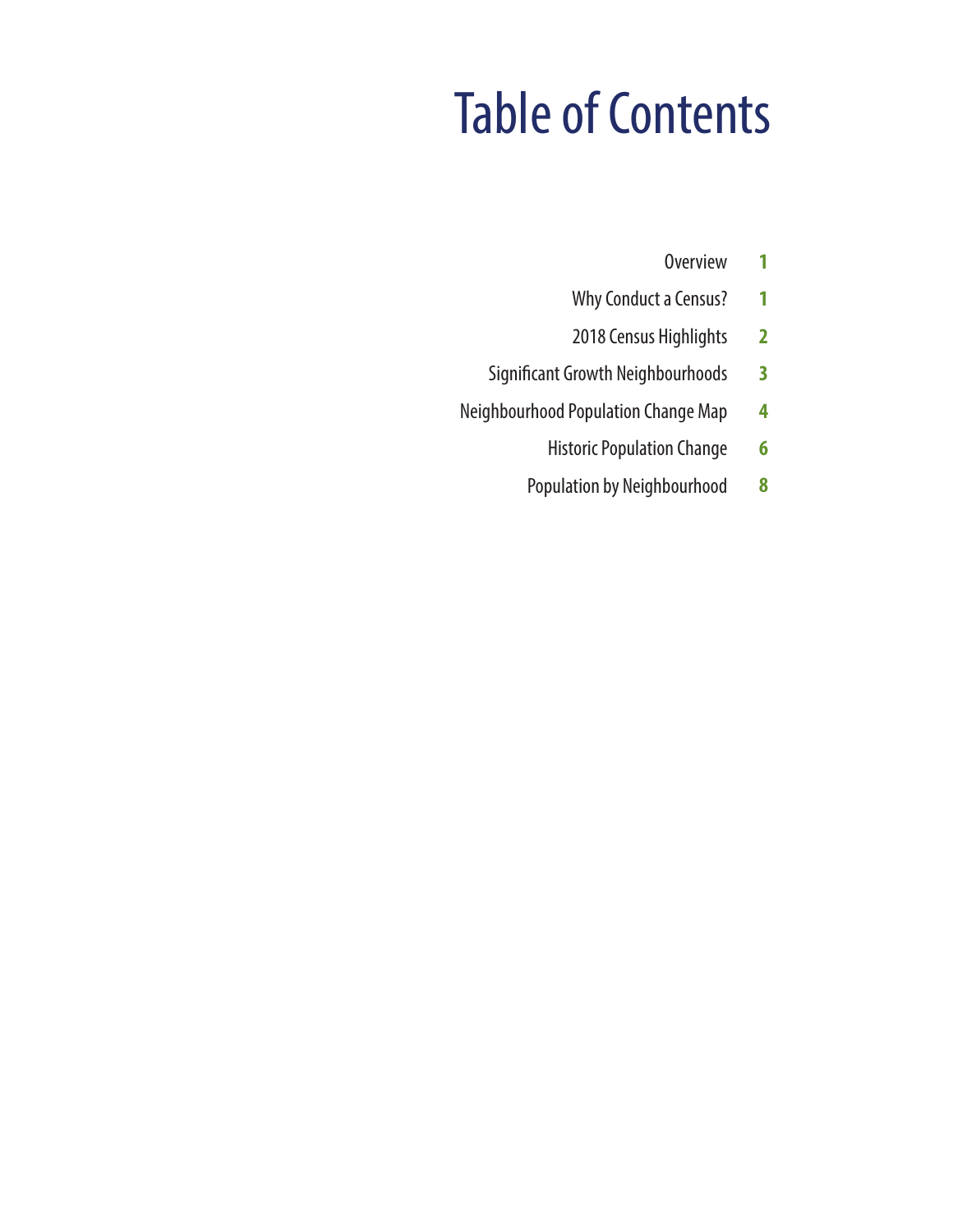### City of Grande Prairie **2018 Census Results**

**The City of Grande Prairie began the 2018 Municipal Census in March of 2018. Residents could respond to the census in one of three ways, online, telephone, or when a neighborhood enumerator visited a residence.** 

The census was completed in July 2018 and resulted in a population count of:

## **69,088**

Since the 2015 municipal census, Grande Prairie's population grew a total of **532 residents**, or **0.78%.**

In 2016, the City of Grande Prairie annexed 6,300 hectares of land from the County of Grande Prairie. The annexation impacted 300 properties and 200 property owners. The population of the annexed lands prior to annexation is unknown. The 2018 census reports a total of **803 residents**  in the annexed lands.

#### **Why Conduct a Census?**

**Governments may conduct a census periodically to garner an understanding of population changes, neighbourhood fluctuations, and overall demographics.**

In Grande Prairie, residents use public services such as schools, roads, recreational facilities, emergency services, police services, and libraries. Current and reliable census data is essential to adapt to changing priorities. Basing decisions on regularly updated demographics also results in more efficient use of revenue and resources.

The results from the census are used to maximize per capita grant funding, aid in the development of programs and services and the planning and development of land.

#### **Below are three reasons for conducting a municipal census:**

#### **a) Per Capita Grant Funding**

Per capita grant funding increases the financial capacity of the City and is used to support our residents by enhancing programs and services. The City maximizes the amount of per capita grant funding received from the provincial and federal government when accurate and up-to-date population data is available. In essence, the more people the City of Grande Prairie identifies through the census, the more dollars the City of Grande Prairie will have access to.

#### **b) Programs and Services**

 The City develops a wide variety of programming and services that support changing community needs and are essential to improving the quality of life experienced in our communities. The data collected in the census helps decision-makers and staff predict the type of services currently needed in the City and plan for future services.

#### **c) Planning and Development**

 The demographics collected in a census are used to help plan neighbourhoods, commercial developments and infrastructure improvements. An example of the data applied to this purpose is population count by neighbourhood, age of resident by neighbourhood and commuter method.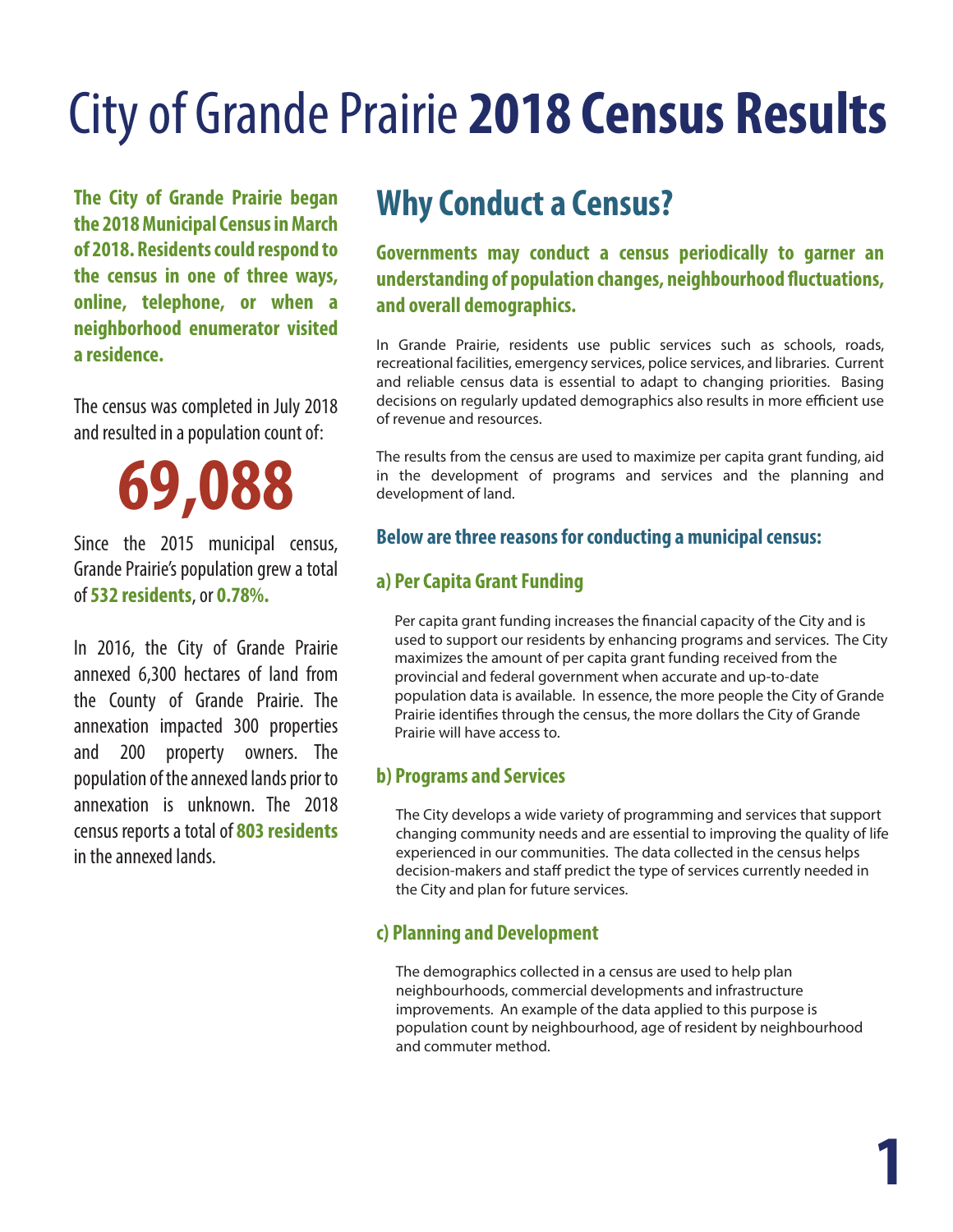## 2018 Census **Highlights**

### **69,088** residents in 2018

#### **Who we are:**

#### **Median Age**

The median age of residents in Grande Prairie is 31.9 years old.<sup>+</sup>

#### **Largest Single Age Group**

The largest single age group is the 30 to 34 age range, which accounts for 7,462 or 10.8% of the population.\*



#### **Gender Breakdown**

**Males** 26,366 (*38.16%*)



25,281 (*36.59%*)



**No Response/Didn't wish to Respond** 17,441 (*25.25%*)

#### **Resident Response Breakdown**

**Enumerators** (*door to door collection*) 20,485 (*64.32%*)

**Completed census online with PIN #**  7,673 (*24.09%*)



### **Where we're from:**



Out of the total number of respondents, 7,392 are comprised of naturalized Canadians, permanent residents or have work / student / visitor visas.\*



#### **Less than 2-year residency**

Out of the total number of respondents, 6,149 of the population has lived in Grande Prairie for less than 2 years.\*



#### **Relocated From**

According to the 2018 Municipal Census, the majority of out of province residents migrated from British Columbia and Ontario.\*

#### **Second Largest Primary Language**

Tagalog (Filipino) is the second largest primary language spoken at home at 1.6%, second only to English at 68.3%. French is the third at 1.0% and Spanish is the fourth at 0.4%.\*



*\*Based on conrmed population count – omitting "no response" count | + Based on 2016 Federal Census*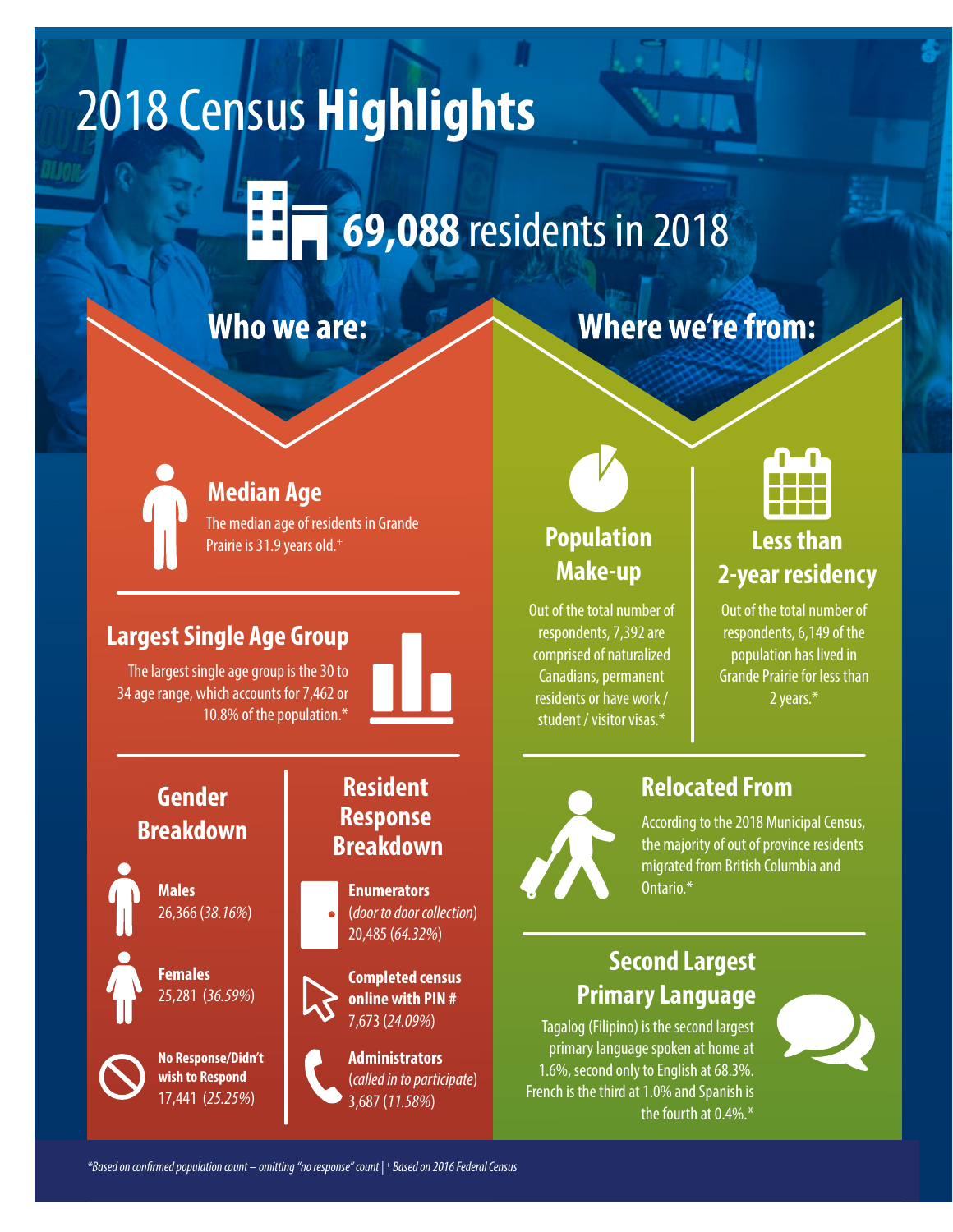#### **Neighbourhood Population Change**

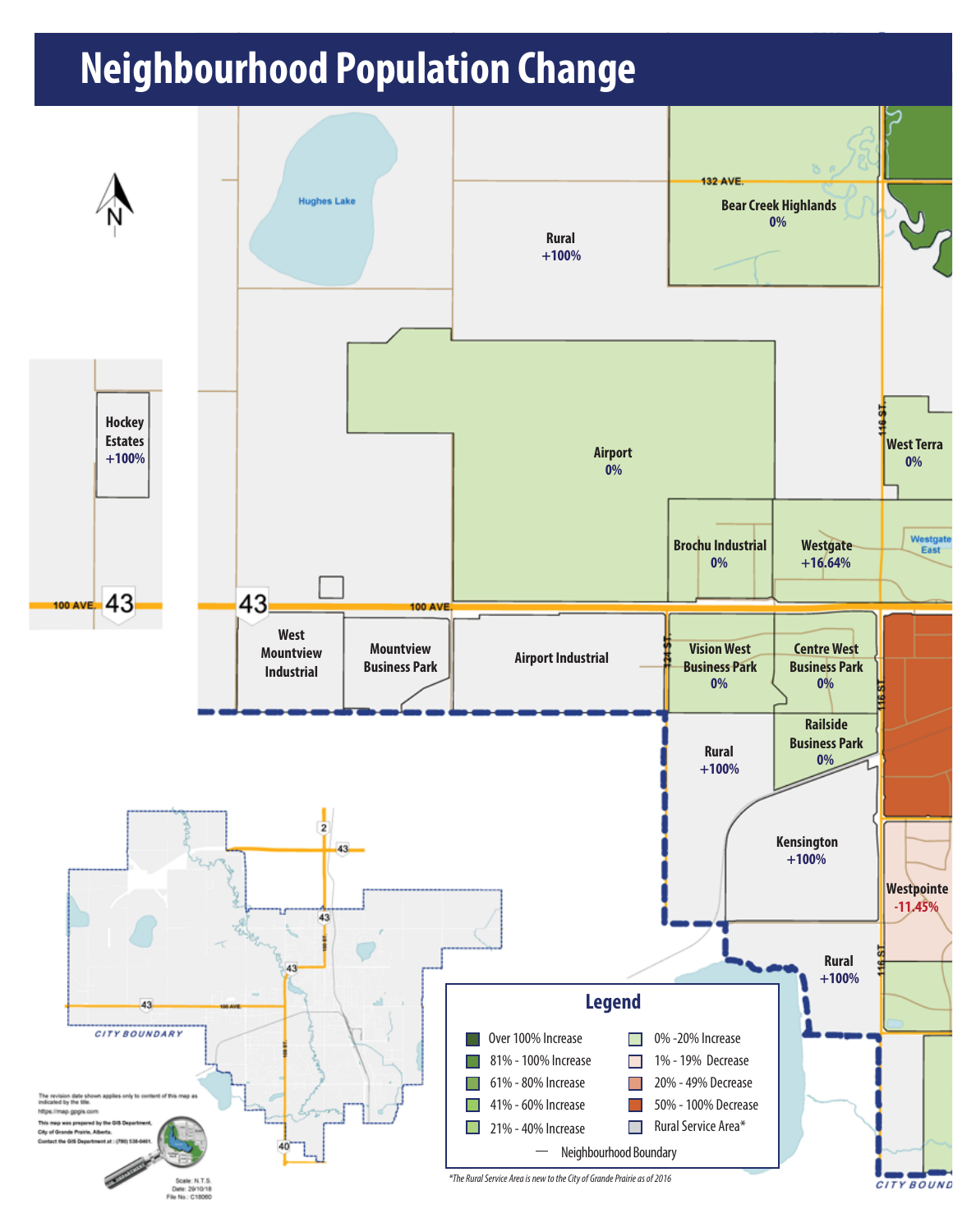#### 2018 Census Results

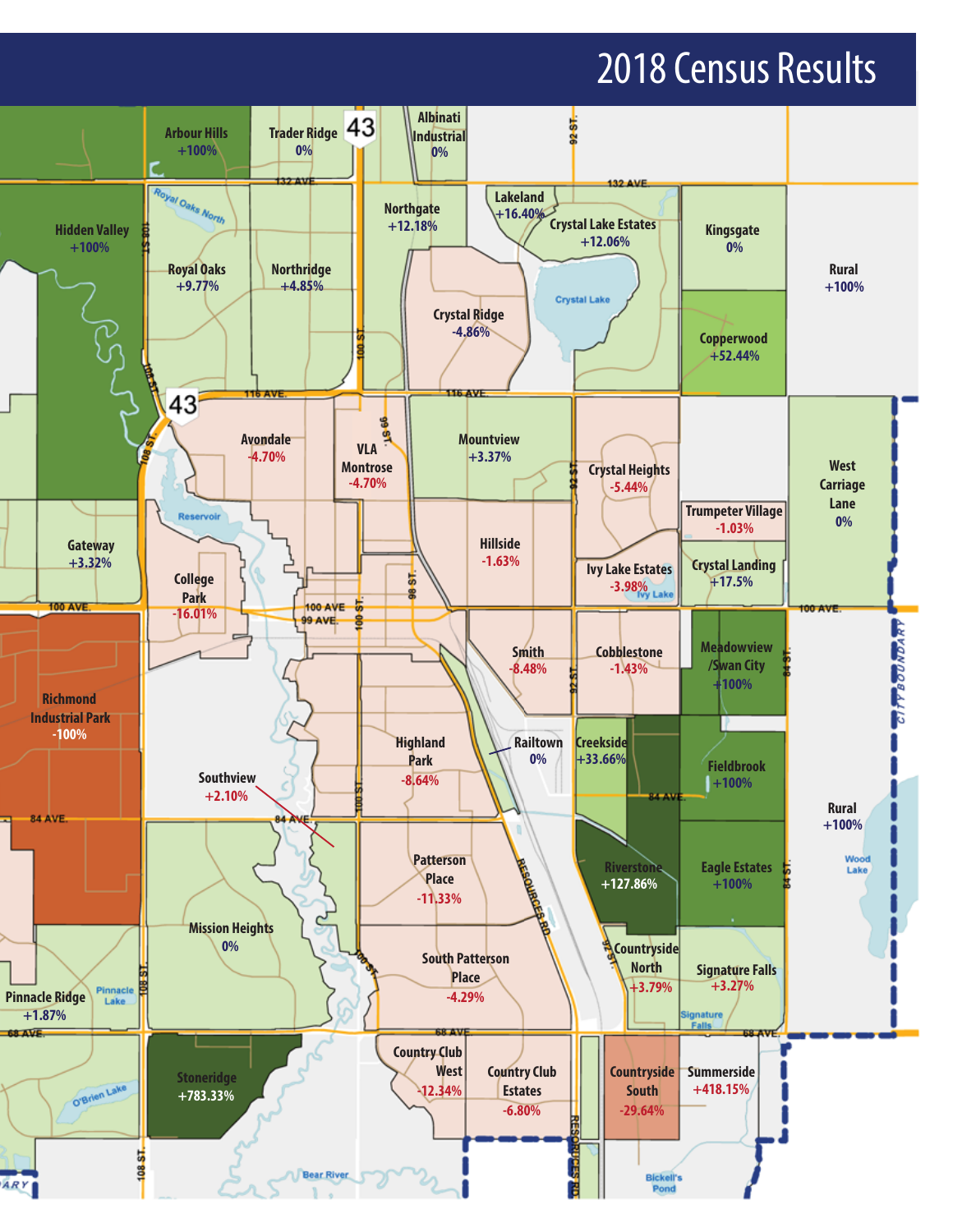### Historic **Population Change**

The results of the 2018 municipal census confirm that the City of Grande **Prairie is resilient in changing, and sometimes challenging, economic times. The City of Grande Prairie saw a slight increase of 0.78% (532) in population from the 2015 municipal census, the results of the 2018 municipal census confirm Grande Prairie draws new residents.** 

#### **City Growth From 1997 – 2018 | 20 Year Recap** *Municipal Census*

| <b>Census Year</b> | <b>Population Count</b> | <b>Increase / Decrease</b> | Growth / Decline (%) |
|--------------------|-------------------------|----------------------------|----------------------|
| 1997               | 31,140                  | N/A                        | N/A                  |
| 2000               | 35,962                  | 4,822                      | 15.48%               |
| 2003               | 40,226                  | 4,264                      | 11.86%               |
| 2005               | 44,631                  | 4,405                      | 10.95%               |
| 2007               | 50,227                  | 5,596                      | 12.54%               |
| 2015               | 68,556                  | 18,329                     | 36.49%               |
| 2018               | 69,088                  | 532                        | 0.78%                |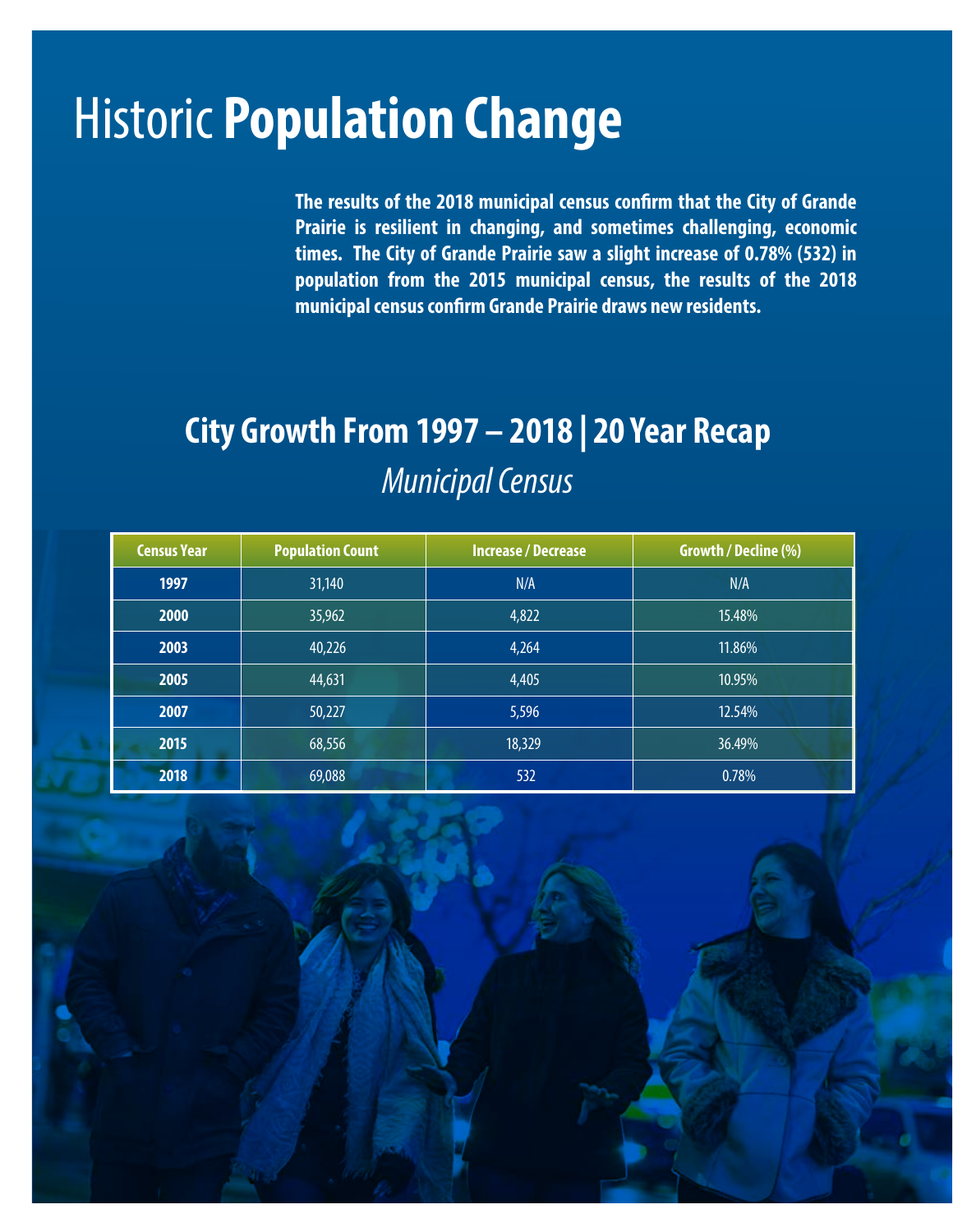### **City Growth From 1996 – 2018 | 20 Year Recap** *Federal Census*

| <b>Census Year</b> | <b>Population Count</b> | <b>Increase / Decrease</b> | Growth / Decline (%) |
|--------------------|-------------------------|----------------------------|----------------------|
| 1996               | 31,353                  | N/A                        | N/A                  |
| 2001               | 36,983                  | 5,630                      | 17.96%               |
| 2006               | 47,076                  | 10,093                     | 27.29%               |
| 2011               | 55,032                  | 7,956                      | 16.90%               |
| 2016               | 63,166                  | 8,134                      | 14.78%               |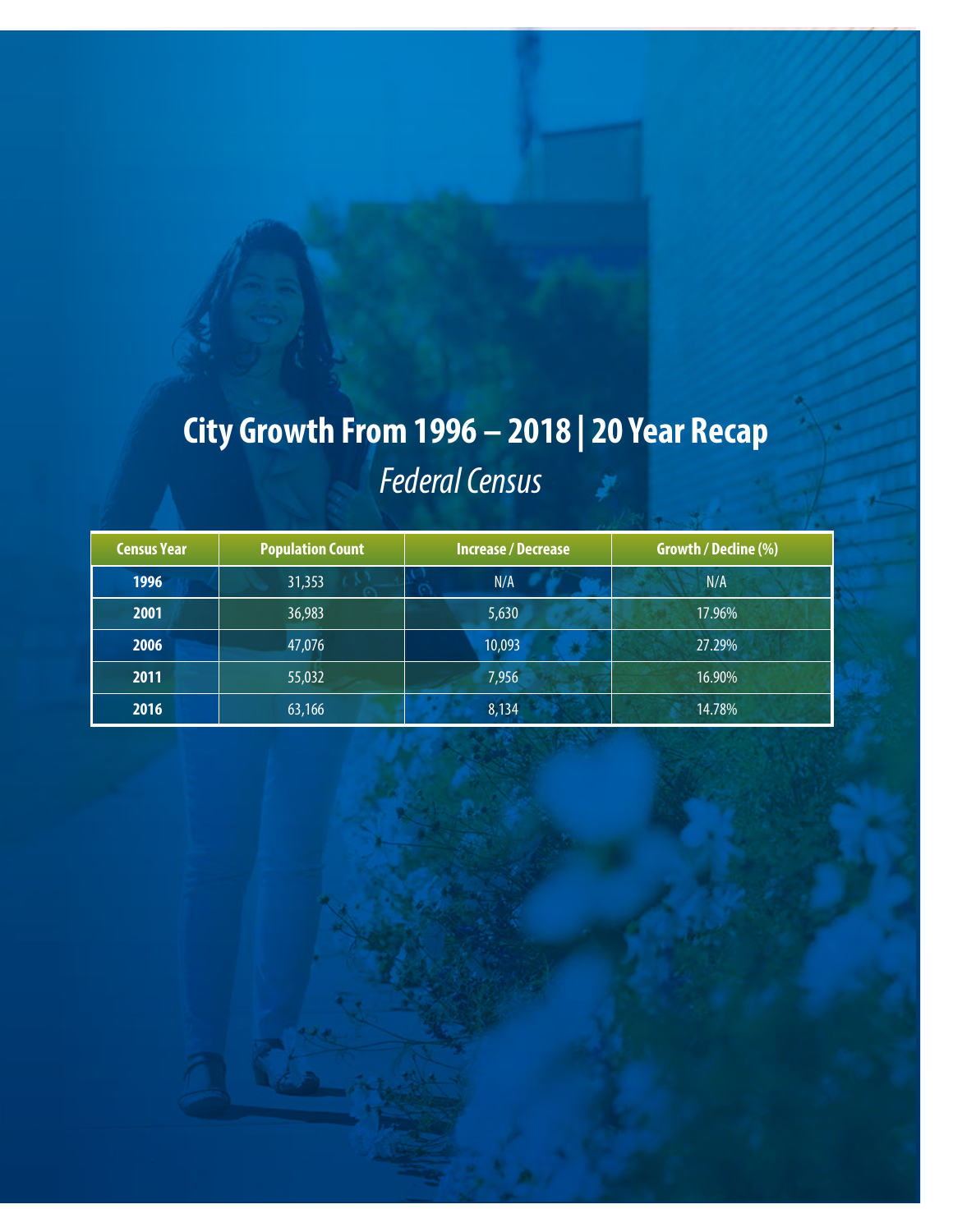### Population by **Neighbourhood**

| Neighbourhood                    | <b>2015 Population</b> | <b>2018 Population</b> | <b>Difference</b> | % of Increase /<br><b>Decrease</b> |
|----------------------------------|------------------------|------------------------|-------------------|------------------------------------|
| <b>Airport</b>                   | $\mathbf{0}$           | $\overline{0}$         | $\mathbf{0}$      | 0.00%                              |
| <b>Airport Industrial</b>        | $\mathbf{0}$           | $\pmb{0}$              | $\mathbf{0}$      | 0.00%                              |
| <b>Albinati Industrial</b>       | $\mathbf{0}$           | $\mathbf{0}$           | $\mathbf{0}$      | 0.00%                              |
| <b>Arbour Hills/Trader Ridge</b> | $\mathbf{0}$           | 77                     | 77                | 100%                               |
| <b>Avondale</b>                  | 2,385                  | 2,273                  | $-112$            | $-4.70%$                           |
| <b>Bear Creek Highlands</b>      | $\mathbf{0}$           | $\bf{0}$               | $\mathbf{0}$      | 0.00%                              |
| <b>Brochu Industrial</b>         | $\mathbf{0}$           | $\bf{0}$               | $\mathbf{0}$      | $0.00\%$                           |
| <b>Central Business District</b> | 1,121                  | 931                    | $-190$            | $-16.95%$                          |
| <b>Centre West Business Park</b> | $\mathbf{0}$           | $\mathbf{0}$           | $\mathbf{0}$      | 0.00%                              |
| <b>Cobblestone</b>               | 1,960                  | 1,932                  | $-28$             | $-1.43%$                           |
| <b>College Park</b>              | 937                    | 787                    | $-150$            | $-16.01%$                          |
| Copperwood                       | 225                    | 343                    | 118               | 52.44%                             |
| <b>Country Club Estates</b>      | 1,837                  | 1,712                  | $-125$            | $-6.80%$                           |
| <b>Country Club West</b>         | 1,175                  | 1,030                  | $-145$            | $-12.34%$                          |
| <b>Country Side North</b>        | 1,347                  | 1,425                  | 78                | 5.79%                              |
| <b>Country Side South</b>        | 2,455                  | 1,728                  | $-727$            | $-29.61%$                          |
| <b>Creekside</b>                 | 1,420                  | 1,898                  | 478               | 33.66%                             |
| <b>Crystal Heights</b>           | 2,537                  | 2,399                  | $-138$            | $-5.44%$                           |
| <b>Crystal Lake</b>              | 3,076                  | 3,447                  | 371               | 12.06%                             |
| <b>Crystal Landing</b>           | 915                    | 1,071                  | 156               | 17.05%                             |
| <b>Crystal Ridge</b>             | 1,975                  | 1,879                  | $-96$             | $-4.86%$                           |
| <b>Dunvegan Gardens</b>          | $\bf{0}$               | $\boldsymbol{6}$       | $6\phantom{.}6$   | 100.00%                            |
| <b>Eagles Estates</b>            | $\mathbf{0}$           | 92                     | 92                | 100.00%                            |
| <b>Fairway</b>                   | $\mathbf{0}$           | $\mathbf{0}$           | $\mathbf{0}$      | 0.00%                              |
| <b>Fieldbrook</b>                | $\mathbf{0}$           | 16                     | 16                | 100.00%                            |
| Gateway                          | 1,356                  | 1,401                  | 45                | 3.32%                              |
| <b>Hermit Lake</b>               | $\mathbf{0}$           | $\overline{2}$         | $\overline{2}$    | 100.00%                            |
| <b>Hidden Valley</b>             | $\pmb{0}$              | $\overline{2}$         | $\overline{2}$    | 100.00%                            |
| <b>Highland Park</b>             | 3,726                  | 3,404                  | $-322$            | $-8.64%$                           |
| <b>Hillside</b>                  | 2,453                  | 2,413                  | $-40$             | $-1.63%$                           |
| <b>Hockey Estates</b>            | $\pmb{0}$              | 13                     | 13                | 100.00%                            |
| <b>Hughes Lake</b>               | $\pmb{0}$              | $\boldsymbol{6}$       | $6\phantom{a}$    | 100.00%                            |
| <b>Ivy Lake Estates</b>          | 829                    | 796                    | $-33$             | $-3.98%$                           |
| <b>Kennedy</b>                   | $\pmb{0}$              | $\pmb{0}$              | $\pmb{0}$         | $0.00\%$                           |
| <b>Kensington</b>                | $\mathbf{0}$           | $\overline{2}$         | $\overline{2}$    | 100.00%                            |
| <b>Kingsgate</b>                 | $\pmb{0}$              | $\pmb{0}$              | $\pmb{0}$         | $0.00\%$                           |
| <b>Lakeland</b>                  | 1,730                  | 1,910                  | 180               | 10.40%                             |
| <b>Meadowview/Swan City</b>      | $\pmb{0}$              | 291                    | 291               | 100.00%                            |
| <b>Mission</b>                   | 4,129                  | 4,129                  | $\pmb{0}$         | $0.00\%$                           |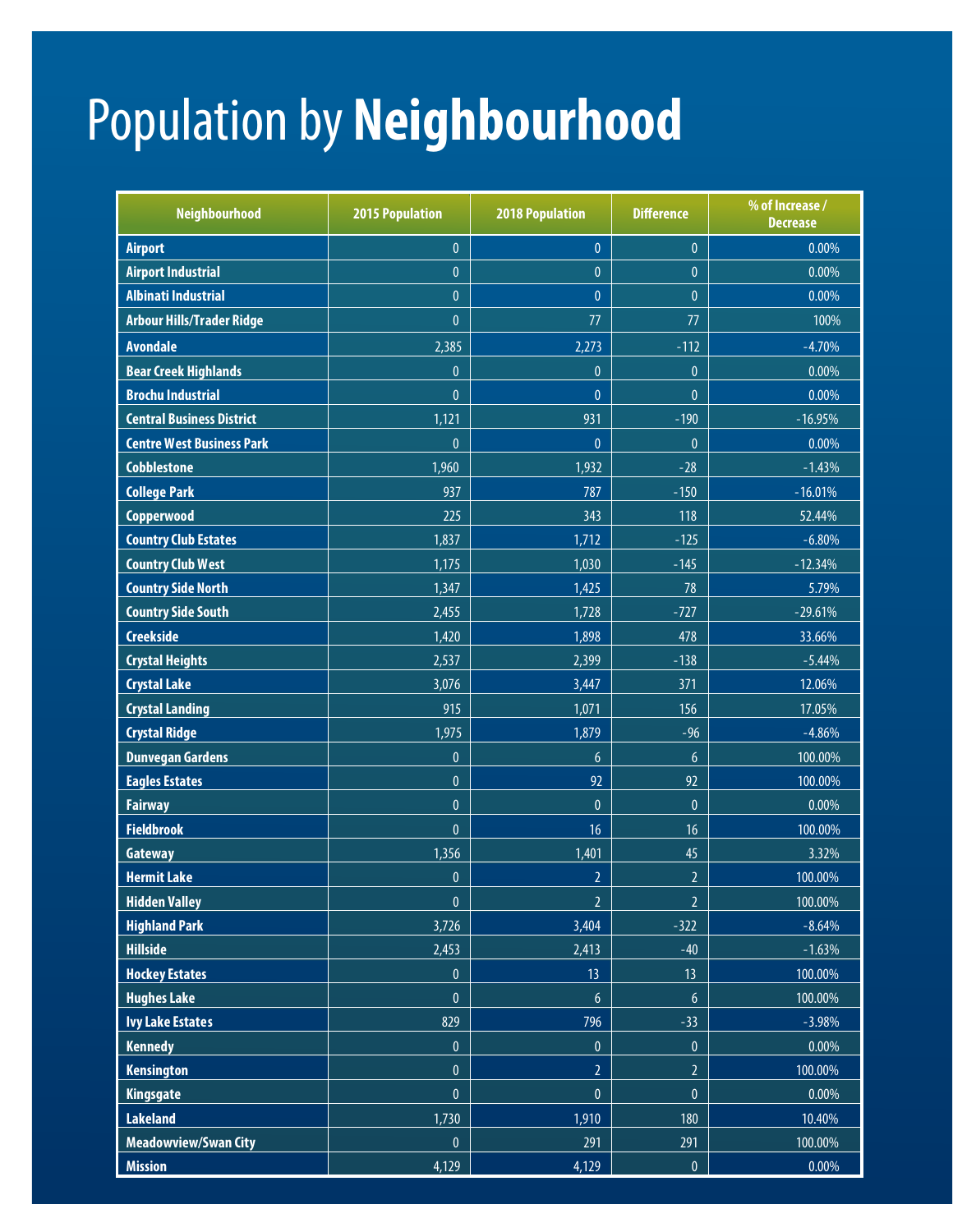| <b>Neighbourhood</b>             | <b>2015 Population</b> | <b>2018 Population</b> | <b>Difference</b> | % of Increase /<br><b>Decrease</b> |
|----------------------------------|------------------------|------------------------|-------------------|------------------------------------|
| <b>Mountview</b>                 | 2,376                  | 2,456                  | 80                | 3.37%                              |
| <b>Nordhagen</b>                 | $\mathbf{0}$           | 22                     | 22                | 100.00%                            |
| <b>Northgate</b>                 | 632                    | 709                    | 77                | 12.18%                             |
| <b>Northridge</b>                | 1,919                  | 2,012                  | 93                | 4.85%                              |
| <b>O'Brien Lake</b>              | 1,730                  | 1,929                  | 199               | 11.50%                             |
| <b>Patterson Place</b>           | 3,301                  | 2,927                  | $-374$            | $-11.33%$                          |
| <b>Pinnacle Ridge</b>            | 5,123                  | 5,219                  | 96                | 1.87%                              |
| <b>Railside Business Park</b>    | $\mathbf{0}$           | $\pmb{0}$              | $\overline{0}$    | 0.00%                              |
| <b>Railtown</b>                  | $\pmb{0}$              | $\pmb{0}$              | $\bf{0}$          | 0.00%                              |
| <b>Richmond Industrial</b>       | $6\overline{6}$        | $\mathbf{0}$           | $-6$              | $-100.00\%$                        |
| <b>Riverstone</b>                | 47                     | 107                    | 60                | 127.66%                            |
| <b>Royal Oaks</b>                | 2,263                  | 2,484                  | 221               | 9.77%                              |
| <b>Rural</b>                     | $\mathbf{0}$           | 270                    | 270               | 100.00%                            |
| <b>Signature Falls</b>           | 979                    | 1,011                  | 32                | 3.27%                              |
| <b>Smith</b>                     | 2,369                  | 2,168                  | $-201$            | $-8.48%$                           |
| <b>South Patterson Place</b>     | 4,112                  | 3,936                  | $-176$            | $-4.28%$                           |
| <b>Southview</b>                 | 713                    | 728                    | 15                | 2.10%                              |
| <b>Stone Ridge</b>               | 12                     | 106                    | 94                | 783.33%                            |
| <b>Summerside</b>                | 110                    | 570                    | 460               | 418.18%                            |
| <b>Swanavon</b>                  | 887                    | 864                    | $-23$             | $-2.59%$                           |
| <b>Trumpeter Village</b>         | 487                    | 482                    | $-5$              | $-1.03%$                           |
| <b>VLA Montrose</b>              | 1,096                  | 993                    | $-103$            | $-9.40%$                           |
| <b>Vision West Business Park</b> | $\mathbf{0}$           | $\mathbf{0}$           | $\mathbf{0}$      | 0.00%                              |
| <b>West Carriage Lane</b>        | $\pmb{0}$              | $\pmb{0}$              | $\pmb{0}$         | 0.00%                              |
| <b>West Mountview Industrial</b> | $\mathbf{0}$           | $\overline{4}$         | $\overline{4}$    | 100.00%                            |
| <b>West Terra</b>                | $\mathbf{0}$           | $\mathbf{0}$           | $\mathbf{0}$      | 0.00%                              |
| Westgate                         | $\overline{739}$       | 859                    | 120               | 16.24%                             |
| <b>Westpoint</b>                 | 2,052                  | 1,817                  | $-235$            | $-11.45%$                          |
| <b>New Address</b>               | 15                     | $\mathbf{0}$           | $-15$             | $-100.00\%$                        |
| <b>Grand Totals</b>              | 68,556                 | 69,088                 | 455               | 0.78%                              |

**College Park |** The 2018 Census started later than the 2015, therefore, the count for student residence was not realized during the census undertaking as the students had completed their studies for the year.

Subdivisions with significant growth realized new develoments or annexation into the areas.

Subdivisions with a decrease, may not have people respond to the census or there has been a decrease in rentals.

For a detailed breakdown of neighbourhood population changes, please call the Citizen Contact Centre at **780-538-0300** and ask to speak to Legislative Services.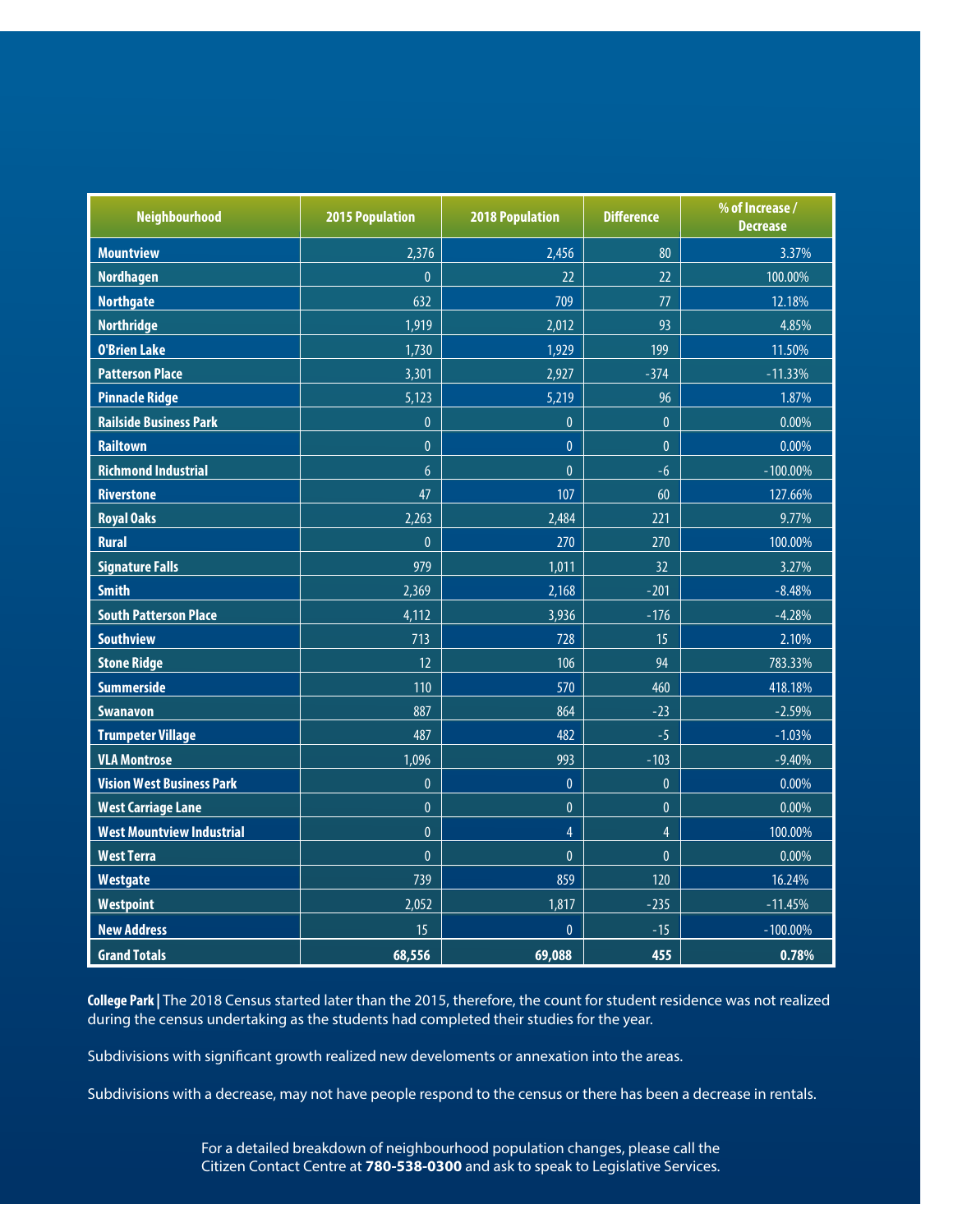

**For more information, please visit** *cityofgp.com/census*